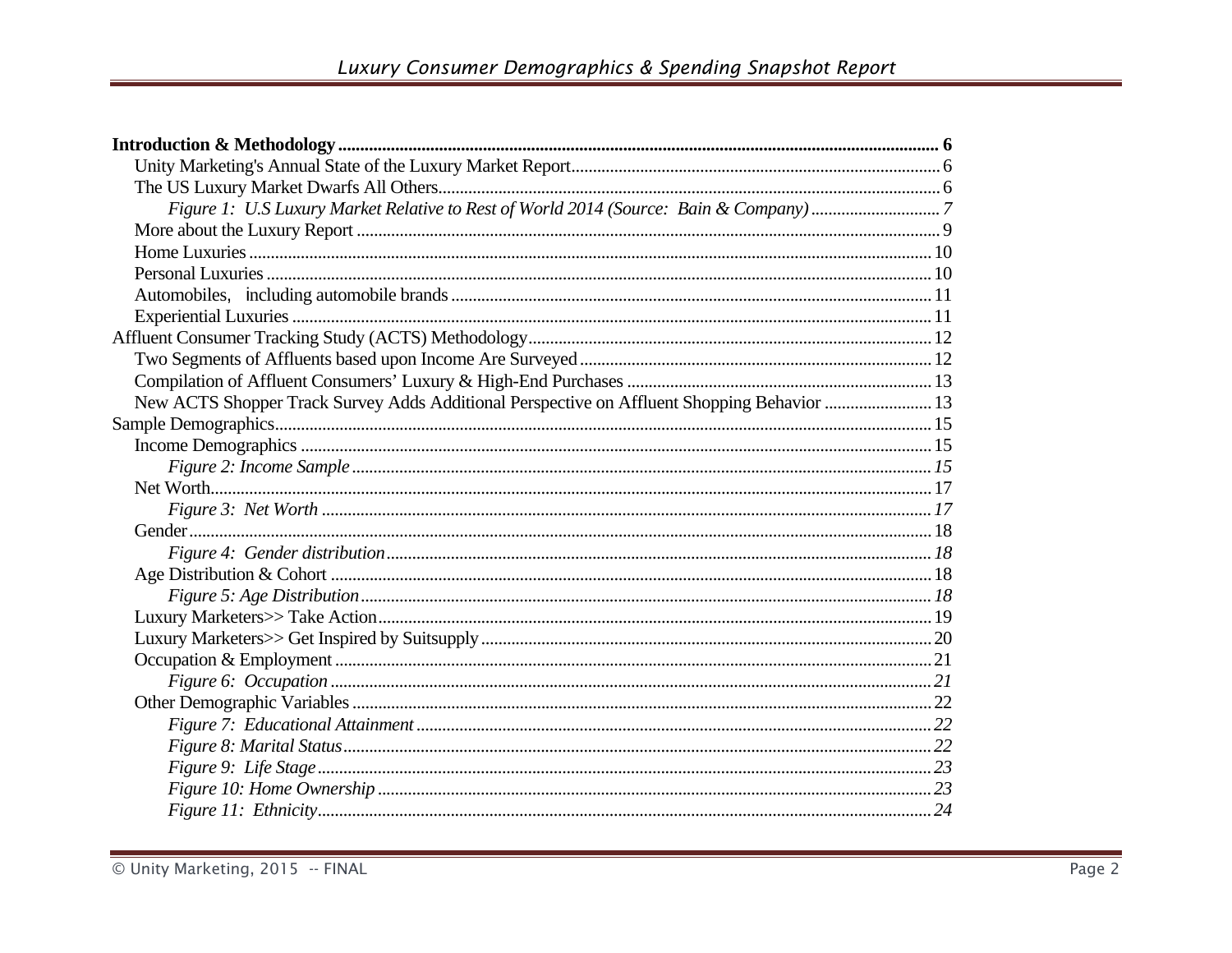| Figure 15: Personal Consumption Expenditures 1Q15 Percent. Change Previous Period, details  31 |  |
|------------------------------------------------------------------------------------------------|--|
|                                                                                                |  |
|                                                                                                |  |
|                                                                                                |  |
|                                                                                                |  |
|                                                                                                |  |
|                                                                                                |  |
|                                                                                                |  |
|                                                                                                |  |
|                                                                                                |  |
|                                                                                                |  |
|                                                                                                |  |
|                                                                                                |  |
|                                                                                                |  |
|                                                                                                |  |
|                                                                                                |  |
|                                                                                                |  |
|                                                                                                |  |
|                                                                                                |  |
|                                                                                                |  |
|                                                                                                |  |
|                                                                                                |  |
|                                                                                                |  |
|                                                                                                |  |
|                                                                                                |  |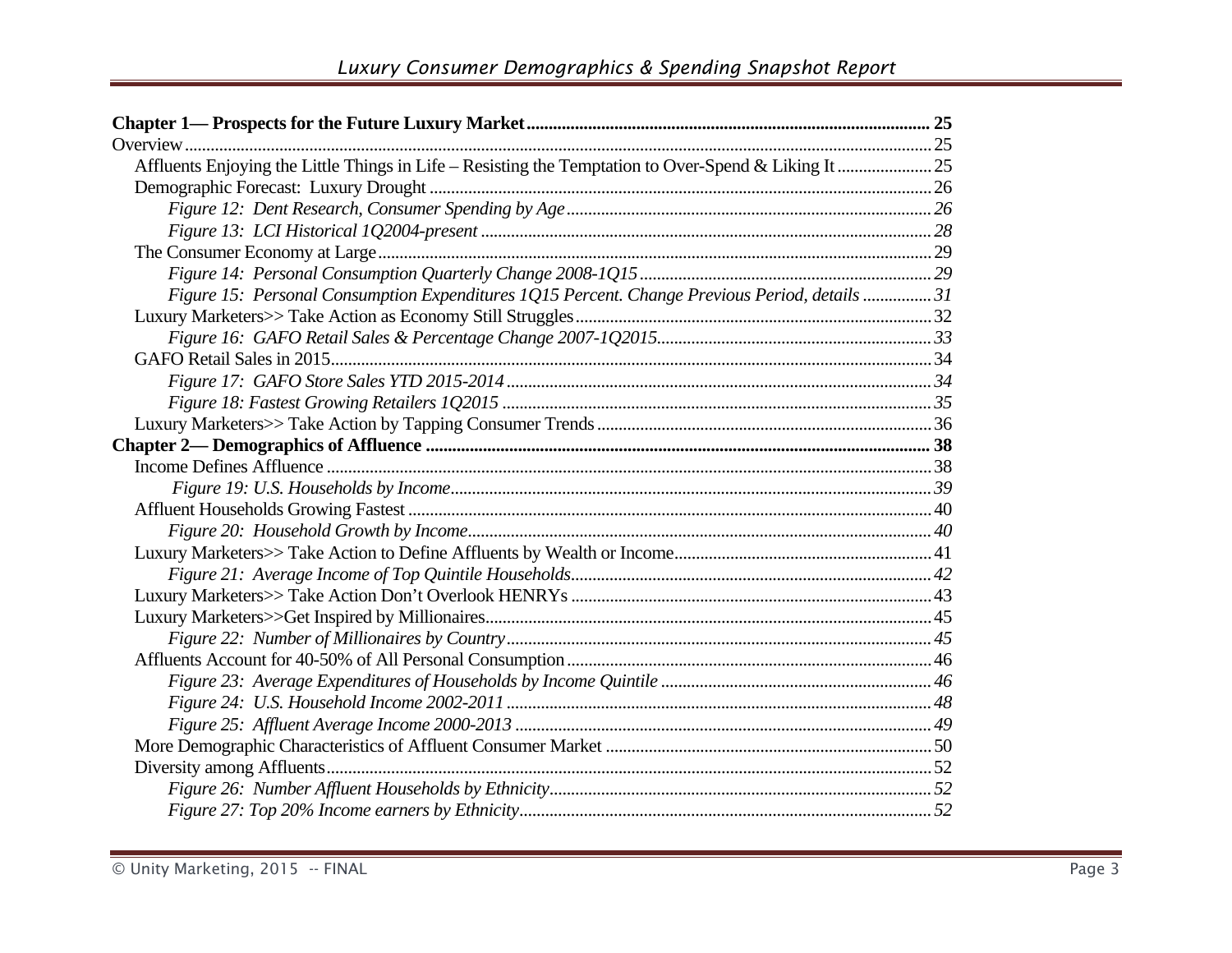| Figure 39: What's Hot, What's Not in Luxury as measured by change in spending year-over-year 75 |  |
|-------------------------------------------------------------------------------------------------|--|
|                                                                                                 |  |
|                                                                                                 |  |
|                                                                                                 |  |
|                                                                                                 |  |
|                                                                                                 |  |
|                                                                                                 |  |
|                                                                                                 |  |
|                                                                                                 |  |